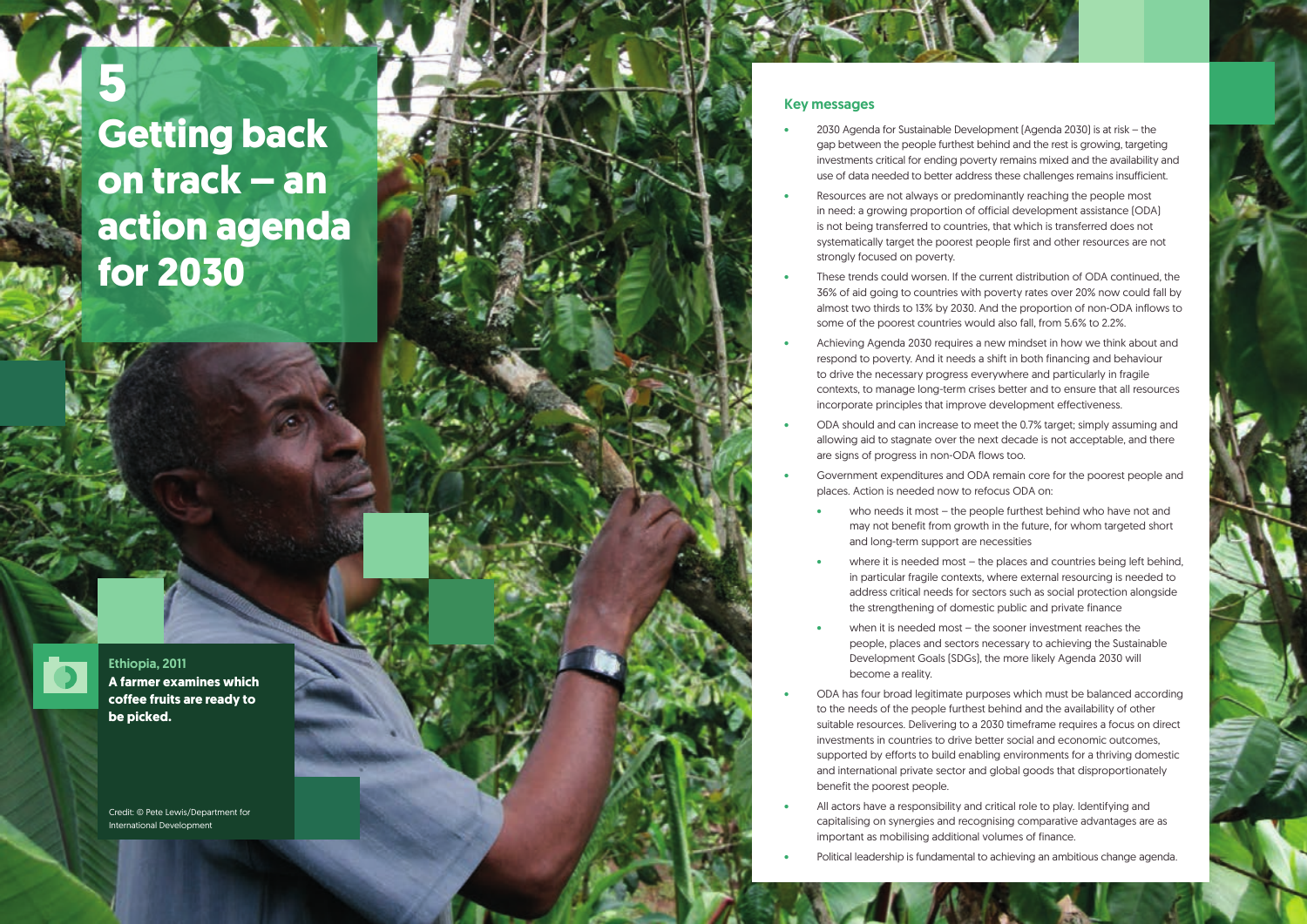## **Global ambition and action are failing to meet the needs of the people in most poverty**

Agenda 2030 will not be achieved if it fails the poorest and most vulnerable people and leaves them out of progress. 2030 is approaching fast, already almost a third of the SDG era has passed, but progress remains lacklustre and in too many places, for too many people it has not only been lacking, it has been a relative decline. The future does not look promising: not only is there a gap between the poorest people and the rest but that gap is growing and looks set to continue. It is possible to get back on track – but reaching the people furthest behind, including those living in some of the most challenging contexts, requires action now to meet the 2030 deadline.

## Without renewed action now Agenda 2030 will fail

More of the same will not be enough. Economic growth, together with national and international public investments, has seen progress through the Millennium Development Goal era, not least in reducing poverty by half. But progress has been uneven, with some people in some countries growing out of poverty while levels have increased elsewhere.<sup>1</sup> Unequal progress is set to become even more acute: even optimistic projections of growth over the next decade, while helping to lift some people out of poverty, will not be enough to get to zero with between 200 million and 400 million people projected to remain in extreme poverty by 2030. Poverty will also become increasingly hard to address the closer it gets to zero, meaning change is needed now and simply replicating or scaling up past strategies may not work. Investing today will pay a dividend not only in the greater impact seen today and over the longer term but also in living up to the promise implicit in the SDGs to reach the poorest people first.

The implications of continuing with business as usual are serious – no change will likely mean relatively little to no progress for the poorest people in the ambitions, goals and targets that were set to much fanfare and, rightly, to much acclaim in 2015. No change would mean that the gap in poverty – in income and in standard of living – and the gap in access to resources could continue to widen as progress and economic development remain uneven and unequal. This will not just mean a failure to meet the SDGs but a failure to deal with inequality and an ever-greater concentration of poverty. This chapter looks at the implications of a 'no-change' scenario to show what the world could look like in 2030 if the necessary action and changes are not made now.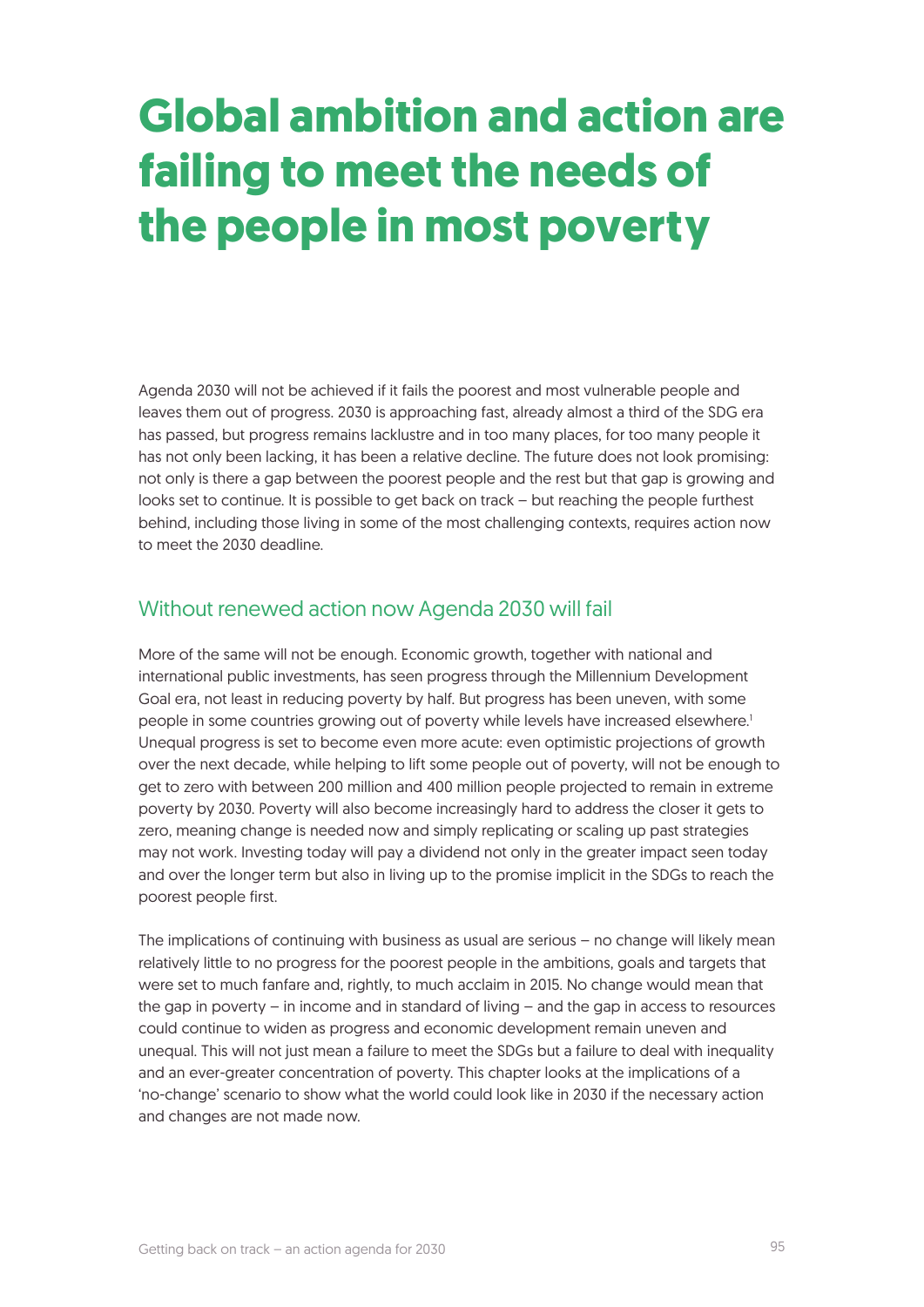## Too many people will be left behind

Scaling up more of the same will result in a failure to meet the SDGs (Figure 5.1) – and SDGs 1 and 10 in particular. While for many people, continued economic growth will see progress and development with more opportunity and potential, for too many people, economic growth will not be enough to lift them out of poverty and will instead see them falling ever further behind the rest of the world. Despite global growth and decades of development effort, the consumption floor – the lowest observed level of income or consumption – has remained virtually unchanged for over 20 years. The poorest people today have a living standard no better than the poorest people 20 years ago, and there is no suggestion it will be any higher in 10 years unless action is taken.



**Figure 5.1**

Source: Development Initiatives based on World Bank PovcalNet and IMF World Economic Outlook. Note: To estimate the poverty headcounts up to 2030 current distributions of incomes or consumptions below the extreme poverty line were projected forward based on the average GDP growth rates in the IMF World Economic Outlook.

While the paucity of disaggregated data limits analysis of precisely who the people left behind will be in 2030, Chapter 1 shows that some people will be more at risk than others of falling into this group and least likely to be helped by market-based economic growth. These are and will likely remain young and older people, women and those with complex needs such as persons with disabilities. These people will be the hardest to reach, living in politically and environmentally insecure environments, and will represent a growing proportion of people in poverty globally by 2030 as, for example, income and consumption gaps between them and the rest of the world continue to widen.

Current ODA allocations (per person living in poverty) give preference to people in countries at less risk of being left behind – who receive, on average, over 1.5 times more ODA than people in countries being left behind. By 2030 that gap could expand exponentially to over 15 times unless significant shifts are made in where ODA is allocated.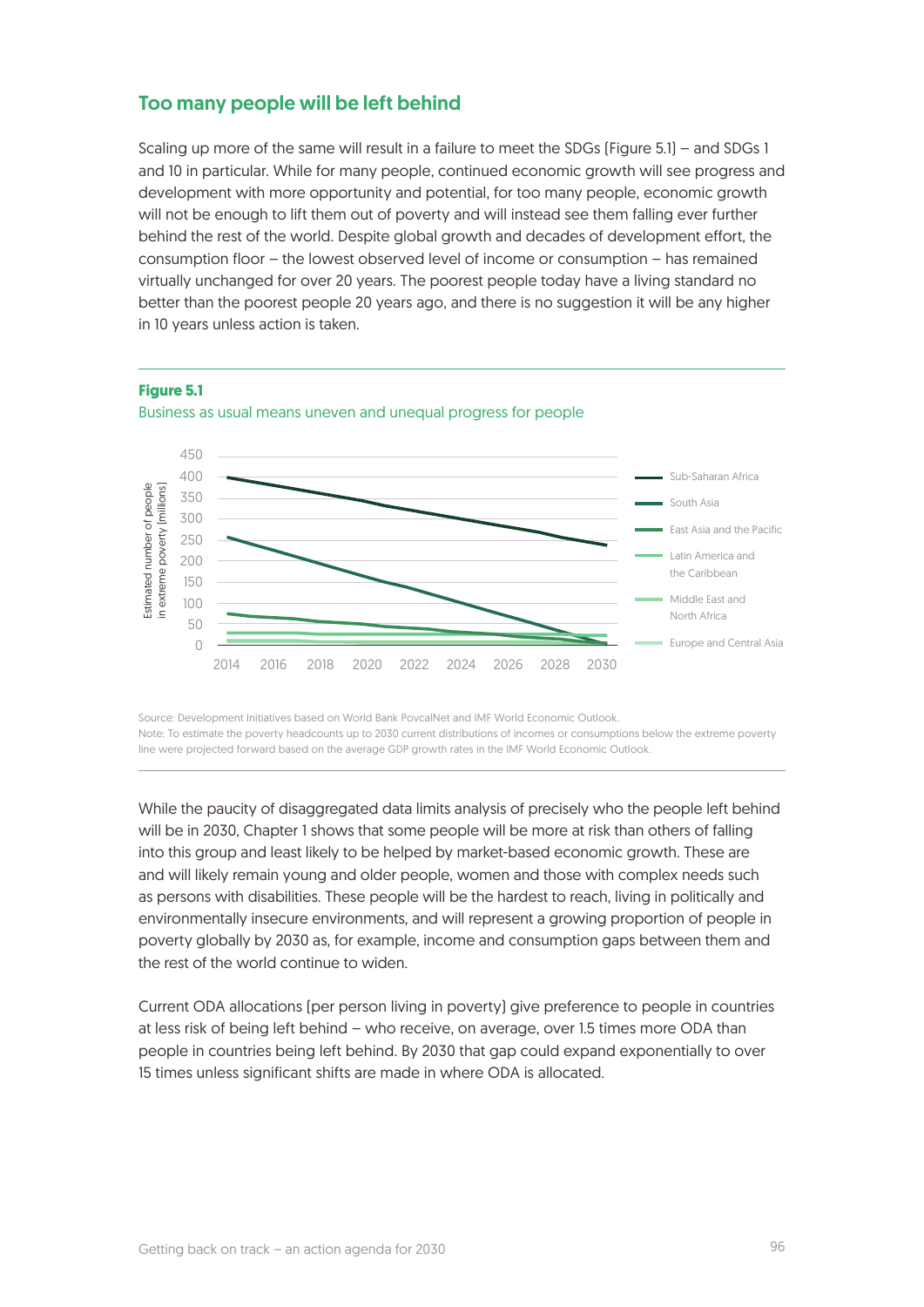#### **Action – Improve allocation and targeting of government investments and ODA to reach the people furthest behind, first.**

National government investments, ODA and other concessional resources need to be targeted at the poorest people – who will not be reached by other interventions or whose needs are too complex (or insufficiently profitable) to be reached by other resources. And interventions need to be focused to support strengthened social protection and to raise the floor (of consumption, of income and of standard of living) for the poorest people so the gap between them and everyone else starts to narrow.

## Too many places will be left behind

Poverty will continue to be a challenge many people face, and the bulk of extreme poverty will be increasingly focused in a smaller set of countries with common characteristics such as conflict, other causes of fragility and vulnerability such as climate change, weak governance and an underdeveloped private sector.<sup>2</sup> But these are also the places that will receive the least external resources. In the absence of action this inequality in access to resources will continue to grow, requiring a shift in mindset about how and where ODA and other forms of public finance are allocated as well as renewed commitment and action to increase ODA.

Increasing the total amount of ODA available over the next 12 years is vital to meeting the growing need for additional, appropriate financing. But short-term projections look bleak with country programmable aid projected to flatline or even fall over the next few years.<sup>3</sup> Political commitment and serious action are needed – this means meeting the 0.7% ODA/GNI target as fast as possible and as an absolute minimum.

Aid is not currently targeting poverty effectively and that could worsen in the absence of improved allocations. Countries with poverty rates of 20% or higher receive 36% of ODA today. If allocations remain unchanged this could fall to just 13% by 2030. Similarly, the current 65% of aid going to countries with populations of 2 million or more people in extreme poverty would fall to just 19% if ODA is not more strongly aligned to shifting poverty trends, further exacerbating strongholds of extreme poverty. The resource challenge is not limited to ODA (Figure 5.2).

Even under relatively optimistic scenarios, the average growth of resources beyond aid to developing countries most at risk of being left behind may not be sufficient to close the gap between these countries and the rest. On average, their non-ODA inflows have grown at a slower rate than those to other developing countries on a per capita basis – 2.7% for countries being left behind and 4.5% for other developing countries since 2000. Projecting flows into the future is an inherently risky exercise, particularly given the volatile nature of international commercial investment and finance, but a continuing of existing growth and distribution trends could see the resource gap widen further.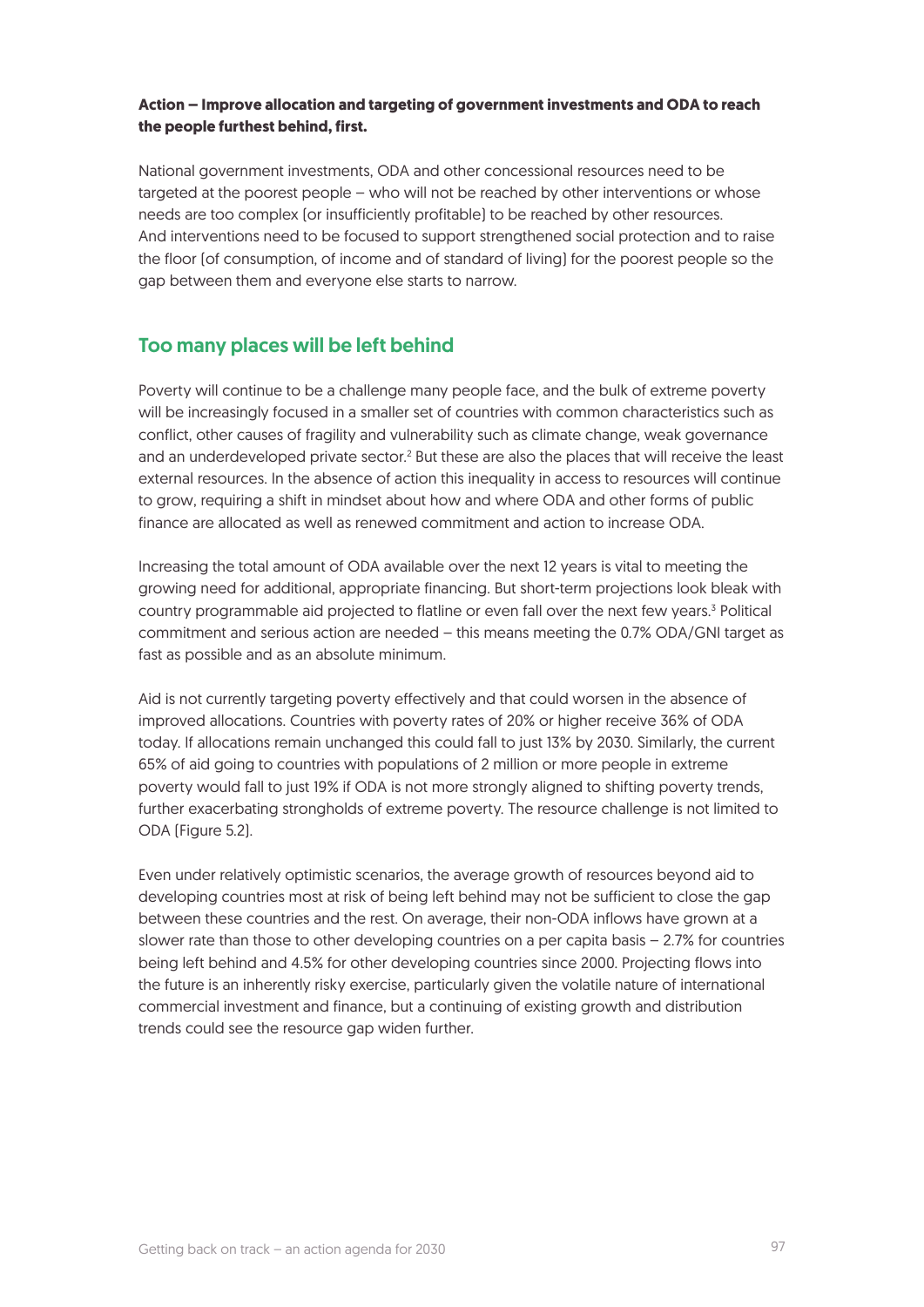#### **Figure 5.2**

#### Without change, current trends and distributions may lead to ever-decreasing proportions of aid and other international flows to high-poverty countries



Source: Development Initiatives based on OECD DAC, UN Conference on Trade and Development and World Bank data. Notes: FDI: foreign direct investment. Flows for which recipient-level disaggregation is not available are excluded. The analysis works on the basis that the proportion of flows received by each country stays the same in 2030 as in 2016. The analysis applies the resource data to the current and projected poverty rates.

Such shifts in allocations, for many donors, will require overcoming long-term historical and political determinants as well as existing trade and economic relations that continue to shape allocation decisions. Wide distributions of poverty have, to date, allowed this accepted reality to silently endure. But such political and economic incentives will grow ever more apparent if donors do not respond to trends that will see extreme poverty falling in some countries and concentrating in others.

Reaching the untapped existing tax potential of developing countries could mobilise an estimated US\$15 trillion a year. But with only 1% of this available to the poorest countries, increases will likely not be sufficient to address development needs.4 These resources are already lowest where poverty is high (see Chapter 3). For a number of countries the potential of increased revenues from economic growth have not been realised and remain substantially lower than in developed countries. Domestic public revenues, excluding China, have declined as a proportion of GDP across developing countries (both resource export- and non-export oriented countries), from 27% in 2008 to 23% in 2016 while advanced economies have remained fairly constant at around 36%.

Supporting stronger domestic private sector development that can in turn provide scope for greater job creation and revenues will also be critical. But much needs to be done given that the countries where extreme poverty is expected to be increasingly concentrated are often the places with challenging private sector environments. Countries being left behind have, on average, low domestic commercial resources (12.5% of GDP) and a weaker Global Competitiveness Index ranking of 3.2 compared with the average of 4.4.5 ODA can and should be supporting improvements.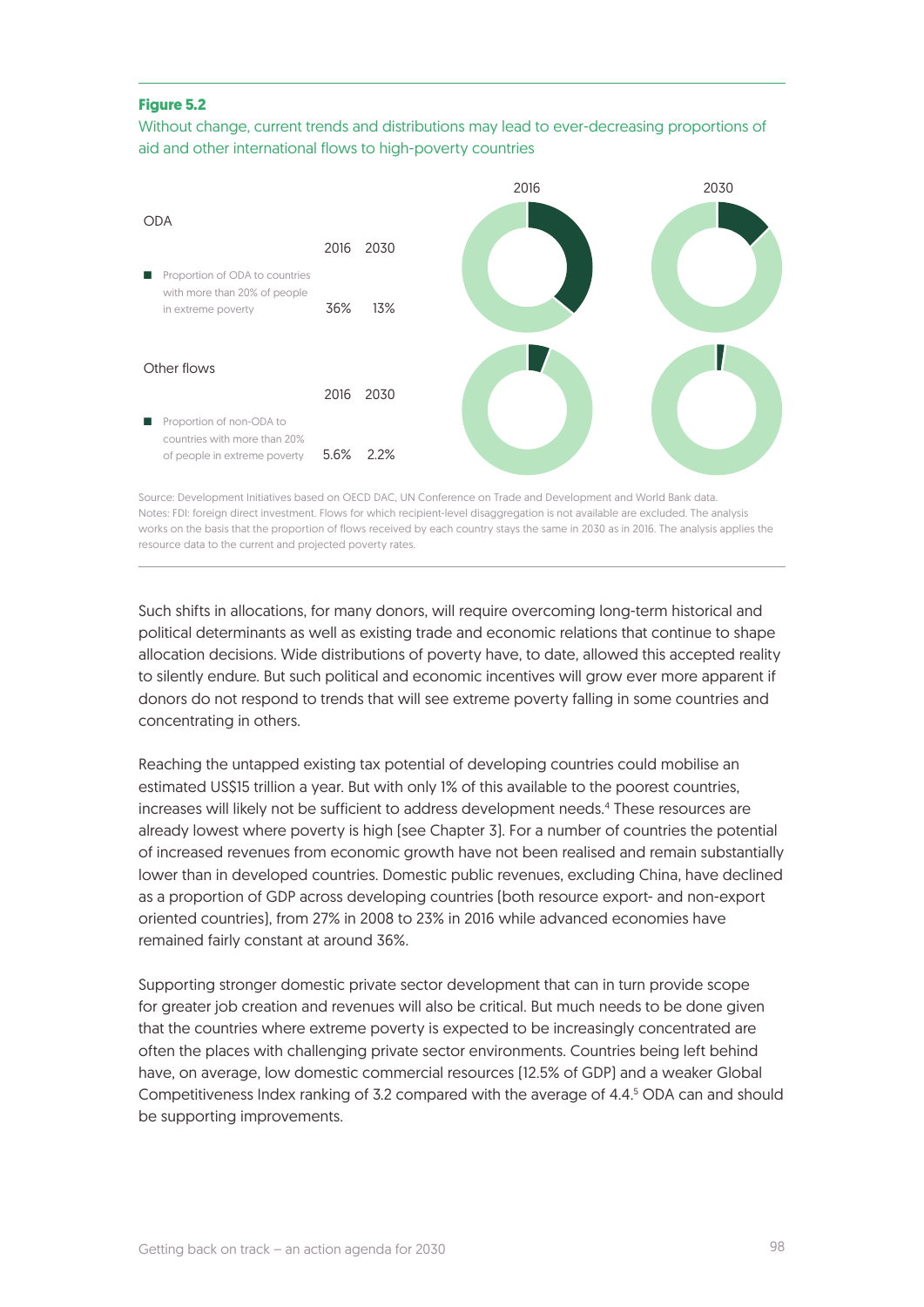## **Action – Increase ODA to meet need and targets, allocate more to countries most in need, including to leverage and mobilise other resources and through strategic support to enabling environments.**

A strategic approach to ODA allocation – balanced against high and growing levels of need in many places – should foster a private sector that can support sustainable development, working with governments to nurture a strong institutional and policy-enabling environment for private sector growth. Equally, ODA can provide important support in building long-term capacity and growth of public revenues.6

## Too many critical sectors will be left behind

Certain sectors, particularly those related to social protection and those that directly build human capital, are fundamental to ending poverty and redressing inequalities. Domestic public resources will continue to play the central role in funding, but some countries will not see expenditures grow fast enough and will continue to require external financing. As the illustrative example in Figure 5.3 shows, this challenge is likely to be most acute in countries furthest behind. It highlights the challenges in education – a fundamental enabler of long-term development and economic growth.

Assuming ODA/GNI ratios and proportions spent on education remain unchanged, just under half of the annual need  $-$  as estimated by UNESCO<sup>7</sup> – will still be unfunded by 2030 while less than half (44%) of the total investments will have been made. If the 0.7% target is met by 2030, annual global education funding needs may be met by 2029, but even then only 69% of the finance needed over the period will have been delivered due to underfunding in previous years.

#### **Figure 5.3**



Business as usual will leave many poverty-critical sectors like education underfunded particularly in those countries furthest behind



**Outstanding funding gap for achieving SDG4 (inclusive and equitable quality education)** Blended finance to education in countries being left behind Blended finance to education in other developing countries FDI to education in countries being left behind FDI to education in other developing countries

Source: Development Initiatives based on OECD DAC, fDi Markets from Financial Times Ltd and Global Partnership for Education data. Note: The figure highlights whether in two different scenarios the education funding gap will be met by 2030. The scenario in which DAC donors reach the 0.7% target for ODA as a percentage of GNI by 2030 is based on applying estimated growth rates for each respective flow and current levels of the flow to education to each successive year from 2017 up to 2030. The required funding for education level is based on the UNESCO's Global Monitoring Report statement of an additional US\$22 billion per year to bring quality and universal education by 2030 added to the volume of existing external education flows in 2016. ODA data shown is in net disbursements.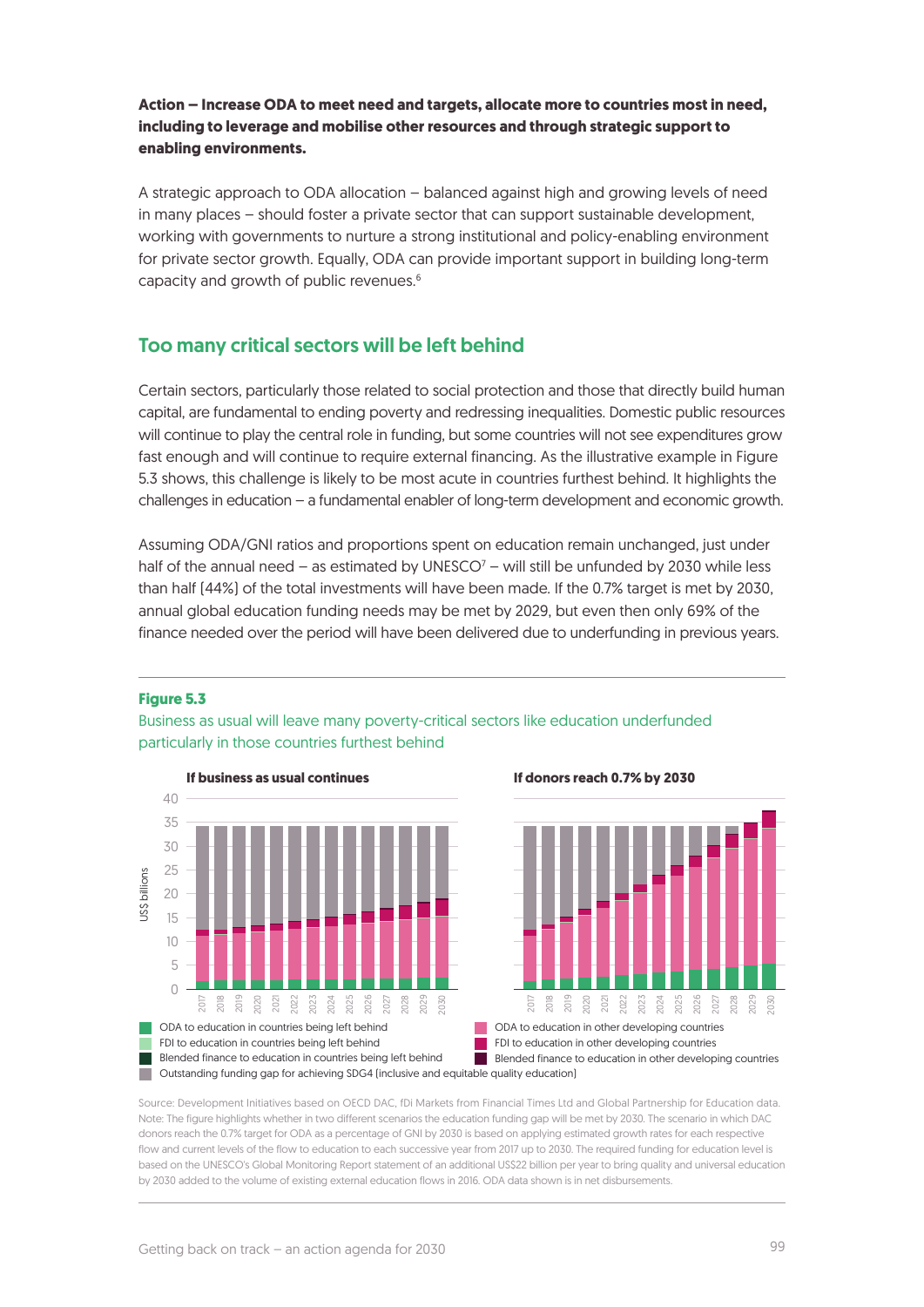Similar analysis by the World Health Organization finds that funding to meet ambitious SDG health commitments will also need to increase dramatically – almost tripling from US\$134 billion annually to US\$371 billion by 2030. While up to 85% of this may be met by domestic resources, many countries will continue to need external financing with up to 32 facing an aggregate annual gap of US\$54 billion.<sup>8</sup> Recent work by the Brookings Institution shows that a businessas-usual scenario will see many 'basic needs' SDGs (those essential for a basic quality of life for people) unmet with some (often populous) countries experiencing multiple gaps and significant numbers of people being left behind for diverse needs from primary education to family planning, and from gender equality in leadership to birth registration.<sup>9</sup> Of the 30 'most off-track' countries under business as usual across a set of 15 absolute indicators, 23 are identified by this report as countries most at risk; 28 are in the 40 most off-track.

## **Action – ODA needs to prioritise sectors, such as social protection, critical to ending poverty and promoting sustainable, inclusive development and growth in the poorest countries.**

Meeting the SDGs will mean ensuring that the significant investments needed to improve people's lives and livelihoods are met. The separation of investments serving either social or economic goals is a false one – both are key and progress in human development is needed both for the SDGs and for inclusive growth. ODA is a scarce and valuable resource and should be allocated according to where other resources are not available, and where its impact can both drive improvements to people's wellbeing and steer growth increasingly towards the poorest people.

## Meeting the SDGs requires a change in mindset and action now

Current development practice has taken us far, but not far enough. Reaching the poorest people, redressing the growing imbalance and inequality for the people and places furthest behind, will now require more than upscaling what is already done. It demands a shift in mindset to address challenges that both growth and direct development investments have failed to address. Action needs to go beyond simply acknowledging the existence of these challenges – they are not new and continuing to functionally ignore them is no longer an option.

## Action needed to address growing challenges of fragility, conflict and long-term crises

Agenda 2030 and the SDGs will fail if the complex problems of fragility, conflict and long-term crises are not addressed.

- Over half (59%) of all people in extreme poverty live in countries affected by either fragility, environmental vulnerability or both.<sup>10</sup>
- The number of extremely poor people living in fragile contexts is expected to overtake those in more stable countries by 2020 and by 2030 up to 80% of people in extreme poverty will be in such places.<sup>11</sup>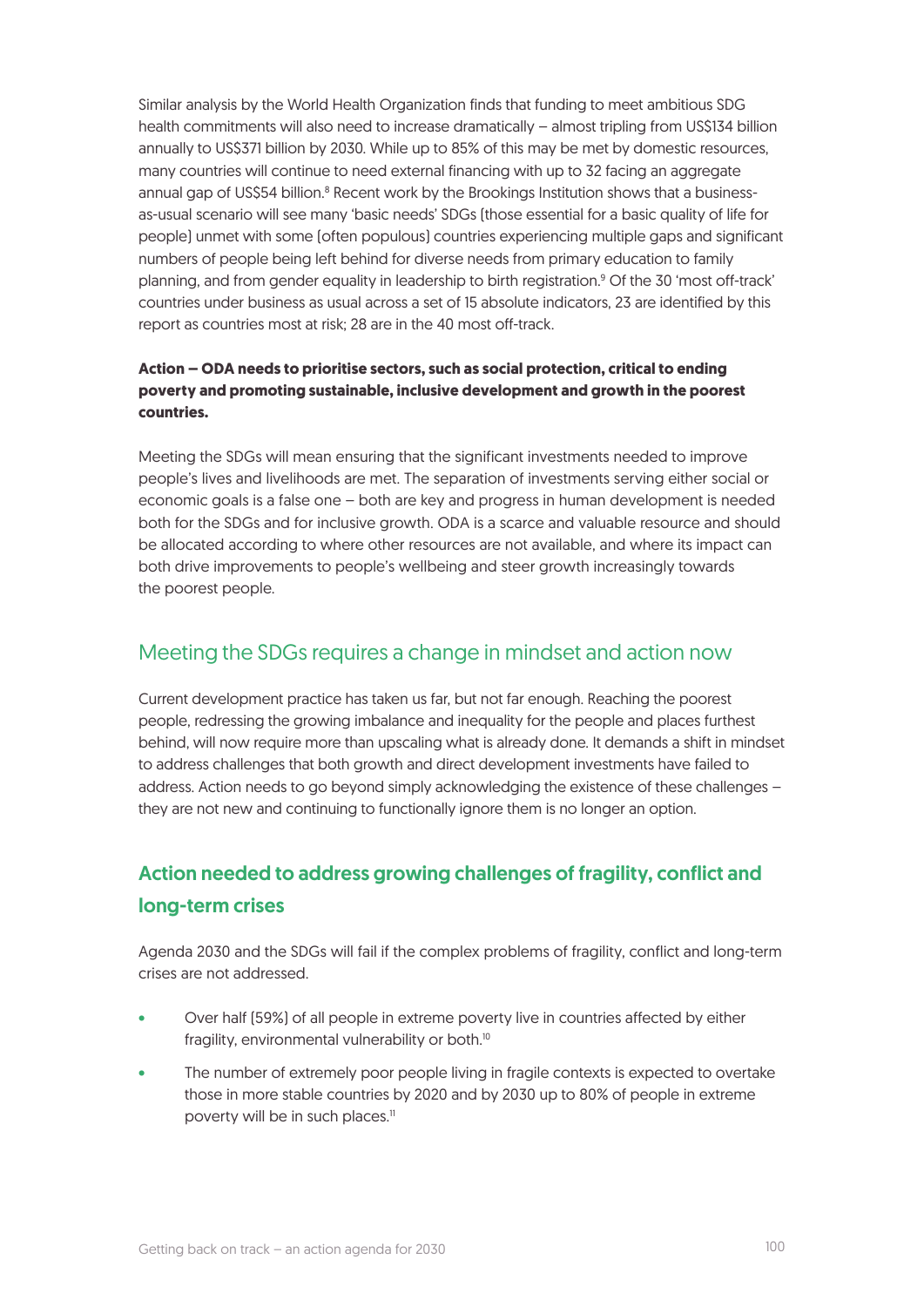In 2017 complex crises (involving at least two of conflict, disasters associated with natural hazards and refugee situations) occurred in 29 of the 36 countries with the highest numbers of people considered in need of humanitarian assistance, while half of the largest 20 recipients of humanitarian aid were countries most at risk of being left behind.<sup>12</sup>

Clearly connected to this is the reality that long-term and recurring crises are the new norm. Most countries needing humanitarian assistance face multiple, often enduring, crises that are neither confined to the poorest countries nor contained within national borders.

Funding also poses challenges. While official humanitarian assistance has grown at a far greater rate than other development assistance (seven times faster than country programmable aid since 2010), the global system is struggling to meet the level of need from countries facing long-term crises and respond to a widening range of functions: a record US\$14.2 billion for UN-coordinated appeals in 2017 failed to plug a record funding gap of 40%.13 Humanitarian aid cannot replace near-stagnant development assistance when crises are long term and yet by 2017, 33 countries had been receiving high proportions of their aid envelope as humanitarian assistance for 8 years or more.<sup>14</sup>

The challenge facing such countries is substantial: in 2016 these 'long-term' humanitarian recipients accounted for 12 of the 20 countries with the greatest numbers of people in need and 16 of the 20 largest recipients of humanitarian aid – three quarters (74%) of all such assistance in that year. Such countries often have limited domestic capacity themselves: 13 are among countries at risk of being left behind, with many appearing at the bottom of lists for per capita domestic revenues.15

## **Action – All actors need to change their approach to fragile contexts and crises to meet both rapid response and longer-term needs.**

Funding, particularly ODA, must increasingly tackle fragility and build resilience to shocks and protracted crises whether from conflict, environmental vulnerability, or both. But funding will have little impact without a shift in mindsets. Working effectively in fragile contexts means working more in uncertain situations where short-term and result-oriented approaches to value for money, for example, sit uncomfortably beside the need for flexible, highly context-specific and long-term investments and political commitment.

Short-term response and long-term investments can no longer be seen as separate instruments addressing separate problems: they must come together around common objectives and collective outcomes. For example, during crises assistance can help develop and establish government-owned social protection systems where they do not exist, and development aid can be surged through such systems where they do. Fresh commitments for joined-up humanitarian, development and peacebuilding approaches reflect this, such as the 2016 World Humanitarian Summit<sup>16</sup> calling for a shift in thinking from "delivering aid to ending need" and the World Bank driving discussions around the 'New Way of Working'.<sup>17</sup> But progress to date has been slow.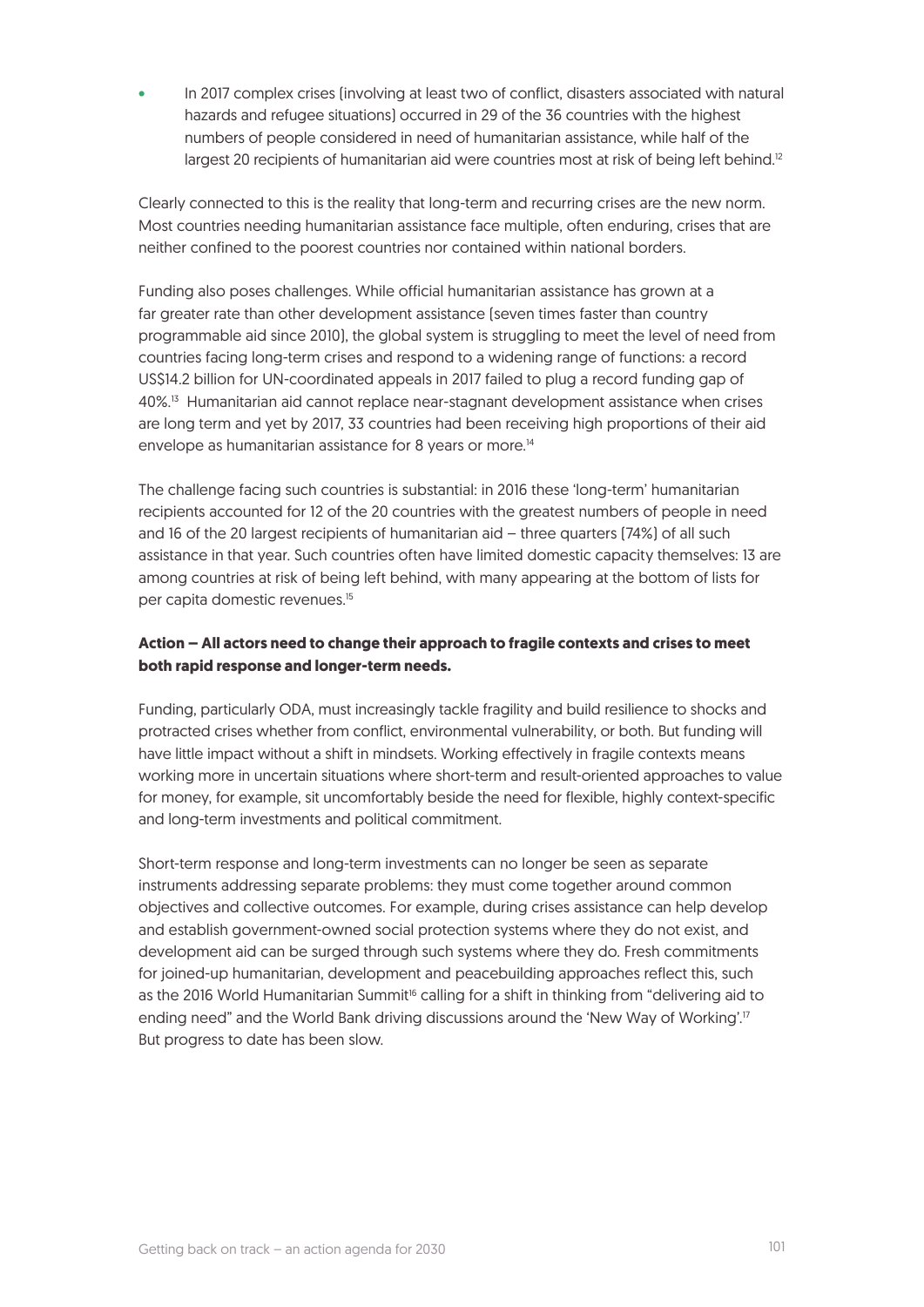## Defining the strategic purpose of ODA based on the needs of the poorest people

ODA that is transferred out of donor countries broadly serves four key purposes: providing and supporting direct programming, strengthening institutions and an enabling environment, leveraging additional finance for development, and delivering or supporting global public goods. These are all legitimate uses of aid. Providing direct service delivery, investing in global health research or working with the private sector are all important things to do. The challenge is rather more in determining which is the most urgent, most effective and most needed use of aid in any given place and how to balance those competing demands. Implicit in that challenge is the question of what should be, or is already, funded by other sources.

The appropriate balance of these four purposes will change according to context and over time. But in each case, the balance must be determined first and foremost by the needs of the poorest people. Each investment must be measured against who is benefiting, and over what timeframe.

The urgency of the poverty problem and the promise of Agenda 2030 mean investments in direct programming and support for government institutions – at both national and local levels – remain vital. Sufficient investments to build human capacity are beyond the scope of a number of the poorest countries and are unlikely to be financed significantly by other sources within the timeframes needed. There is also scope to strengthen governments' capacities and the wider enabling environment for resource mobilisation in some countries – including those in fragile contexts. Such assistance may only require small amounts of aid to catalyse revenues and can represent an efficient form of investment. However, a number of trends are going in the opposite direction, with falling proportions of aid ending up in countries; very small expenditures on government social protection schemes; and severe cuts in modalities, such as general budget support, that support country ownership.

This should be balanced by highly strategic uses of aid to leverage private capital. Crowding in private finance through blended mechanisms is largely confined to wealthier developing countries<sup>18</sup> and is likely to remain so in the short term. Benefits can be gained through synergies: if development priorities can be maintained while leveraging ratios improve, aid may be released to the countries and people that need it most. It is also important to recognise that in some places some forms of leveraging may not yet be appropriate – where for example, the domestic environment is not yet sufficiently developed. In these circumstances, support for the enabling environment, which will also support growth for a thriving domestic private sector, could be more effective than trying to crowd in vast sums of international finance, and not require large amounts of ODA.

Not all drivers of poverty can be addressed at the country level. Global public goods will also be critical to ending poverty and enabling sustainable development in the long term. Investments in research development or tackling communicable diseases, for example, can directly impact people in extreme poverty or people vulnerable to falling into poverty. Attributing such investments to specific places and people can be challenging, but achievable. A balanced approach for aid should initially focus, therefore, on direct country or regional interventions alongside strategic investment in those global goods that have a demonstrable impact for the poorest people. And as poverty decreases, there is increasing scope for ODA to also support development finance institutions in their efforts to leverage other sources of finance including commercial investments.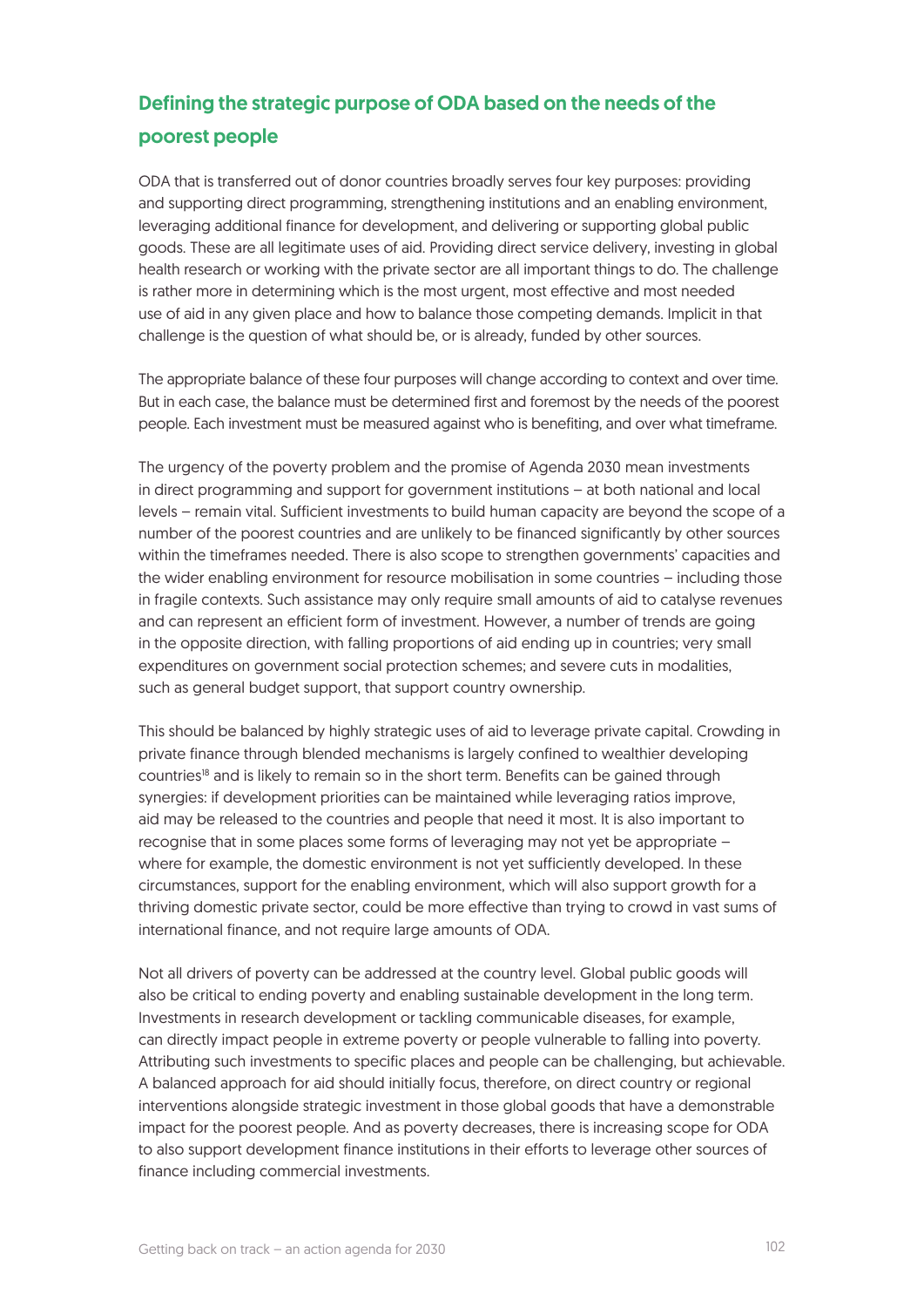#### **Action – ODA should focus primarily on transfers to the poorest countries and people, supported by investments in global public goods with demonstrable impact on poverty.**

First and foremost, the trends of rising volumes of aid not leaving the donor country and falling proportions of country-specific aid must be reversed. Allocations will change over time as poverty falls but the immediate and most pressing need is to tackle extreme poverty for the people and places being left behind. If the gap between the poorest people and the rest starts to close, the balance can shift to provide additional support to other important elements such as wider investment in global public goods and working with private capital, but that balance should always be defined by poverty and the greatest need.

## Political leadership and action needed to accelerate improving aid quality

ODA is a limited resource. Using it effectively and efficiently is as vital as how much is spent but there has been little to no recent progress (and in some cases regression) in meeting commitments made to improve the quality of aid<sup>19</sup> and little to suggest that will improve. The agenda has become more complex, with more actors playing a more significant part, greater attempts to deal with challenging contexts such as fragility and efforts to look beyond aid effectiveness to the quality and impact of all development cooperation. But the principles<sup>20</sup> remain relevant. Despite the importance (and efficiency) of being more effective with limited development resources, there is little political attention and energy.

Agenda 2030 enshrines countries' right and responsibility to manage and drive their own development, while current trends in ODA – less programmatic aid and less use of countries' own systems – suggest instead a move in the opposite direction. And yet, ownership of development by people in developing countries is critical, both to ensure that development serves their needs and to promote strong accountability and governance – equally important for sustainable, long-term development. This is perhaps nowhere more important than in the countries furthest behind, for the people being left behind, and in the places facing the complexities of fragility where uncertainty prevails and traditional approaches to aid and the relationships between different actors that structure its use may not be as relevant or effective.<sup>21</sup>

## **Action – All donors, governments and other stakeholders need to recommit and act to implement development effectiveness commitments.**

Empowering people builds a more solid foundation for delivery of Agenda 2030. More can be done to better and more effectively support countries and people to drive their own development and to build shared responsibility for delivering the SDGs.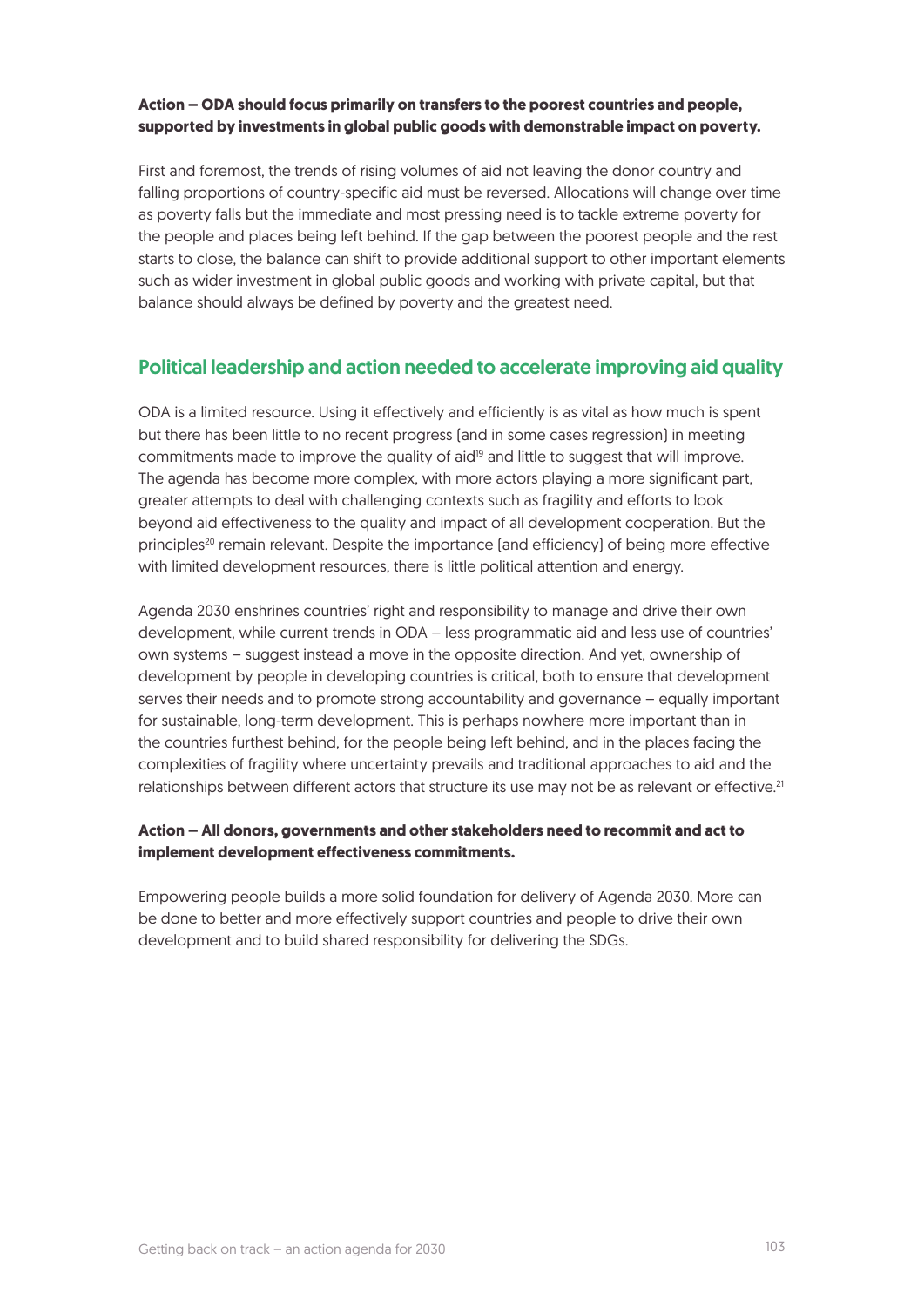## Action for Agenda 2030

The clear message that emerges from the analysis on poverty, resources and data is that the ambitions of Agenda 2030 are at risk and the time for action is now. Three years have passed since the SDGs were agreed, not enough has changed, and it is increasingly clear that business as usual will not deliver. Unless decision-makers at all levels take stock and change track, the ambitious goals and targets they agreed in 2015 will soon be out of reach. If current trends continue, the gap between the poorest 20% and the rest of the population will continue to grow, both globally and in most countries, and by 2030, millions of women, men and children will be left behind, consigned to a life of extreme poverty. It does not have to be this way. With 12 years to go until 2030, there is still time for decisive action to get the world back on track to meet the SDGs. Our agenda for action and key recommendations are as follows:

#### **Invest in people**

To end extreme poverty by 2030 and leave no one behind, the focus must be on people and on the poorest people first. That means increasing investment in human capital, including social protection, health and education.

#### **Close the widening gap to the poorest people**

There is an urgent need to mobilise additional resources for the SDGs. All resources – international and domestic, public and private – have important roles and responsibilities, but for the poorest countries and the poorest people, ODA will remain vital. Donors therefore have a responsibility to ensure their aid is being spent in line with the priorities of Agenda 2030. It is time for a refreshed vision of aid, recast as a resource to ensure that no one is left behind. In support of that new vision:

- **• The volume of ODA should be increased in line with existing targets.** Donors who have yet to meet the 0.7% ODA/GNI target should set a timetable for doing so, committing to annual increases in aid volumes in support of Agenda 2030. If ODA was increased to meet the 0.7% GNI target, an extra US\$1.5 trillion would be raised by 2030.
- **ODA should be redirected to the people and places that need it most.** The trend of an increasing proportion of ODA remaining in the country of origin needs to be reversed, so that more ODA goes to specific countries, and is targeted to the people most at risk of being left behind, or the global public goods most likely to benefit them.
- **• The quantity, quality and development impact of other resource flows need to be improved.** All actors need to work together to deliver the SDGs, including implementing development effectiveness commitments. Working in partnership means identifying and acting on synergistic opportunities.
- **• More effective approaches are needed in fragile contexts and crises to meet rapid and longer-term response.** All actors need to work more effectively in these complex contexts to reflect the need for long-term investment, highly context-specific support, flexibility, political commitment and leadership. Investments in peacebuilding, prevention and resilience must be prioritised alongside post-crisis response.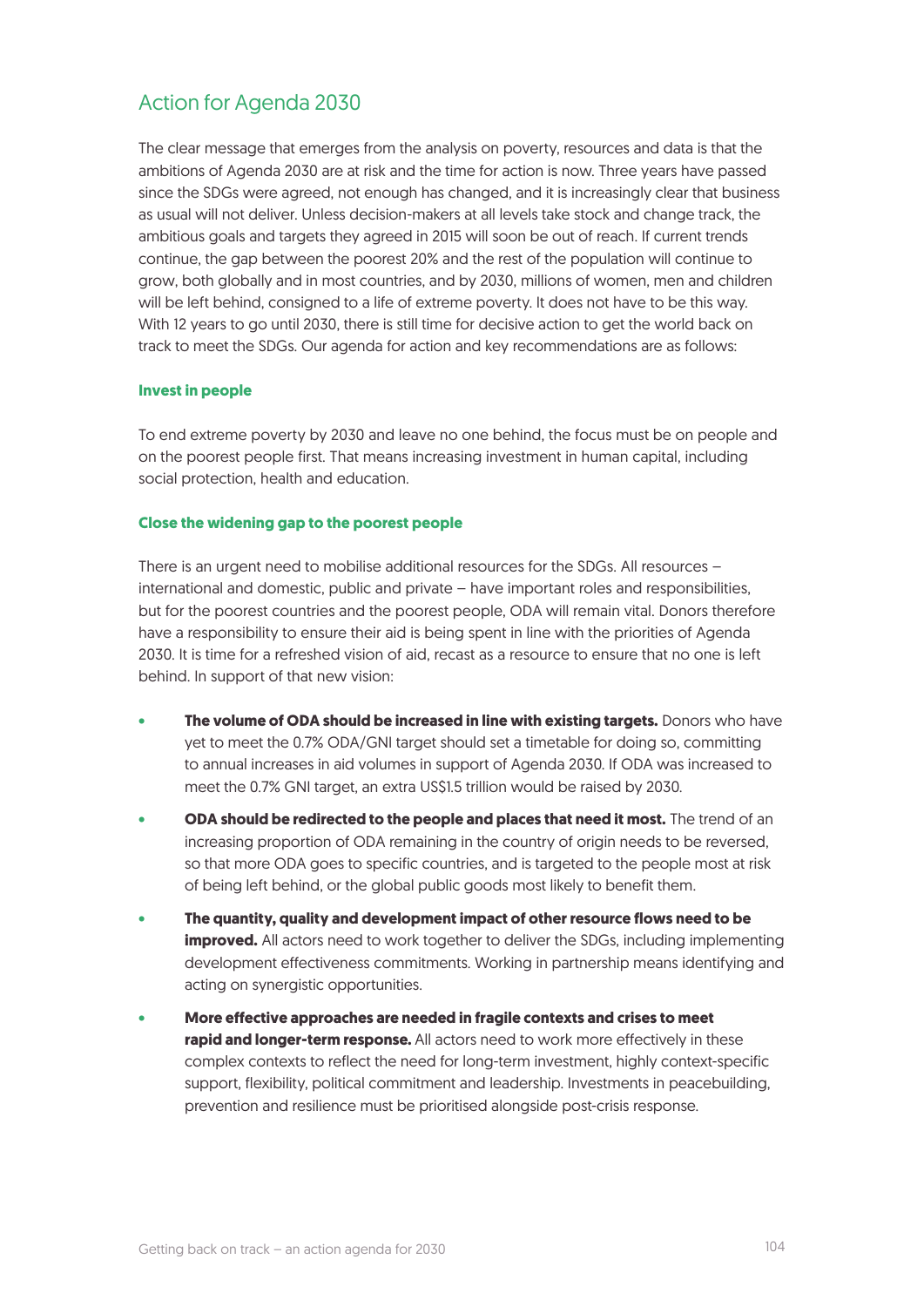#### **Invest in data**

Better data is required to target resources effectively to the people who need them most and, for each of those resources, to measure who is included and who is left out. That means greater investment in systems to ensure everyone is counted, and in the collection and use of data that is disaggregated by income, gender, geographic location, age and disability to identify the people who are at greatest risk of being left behind.

Poor disaggregated data, particularly at the subnational level, undermines both national and global efforts to direct the right amount of the right types of resources and investments to the people who need it most. But the best data, information and evidence are only as useful as the will to act on them.



**Political will and leadership are critical:**  Despite limitations in data, who is at risk of being left behind and where they are, or will be, is broadly known. As are many of the types of investments, tools and mechanisms to best reach these people. The allocation of resources is ultimately a political act, shaped by competing political incentives. How successfully these are overcome during the next decade will be measured by how many people remain in extreme and other dimensions of poverty, how many people remain excluded from progress and for how long the gap between the poorest people and everyone else continues to grow.